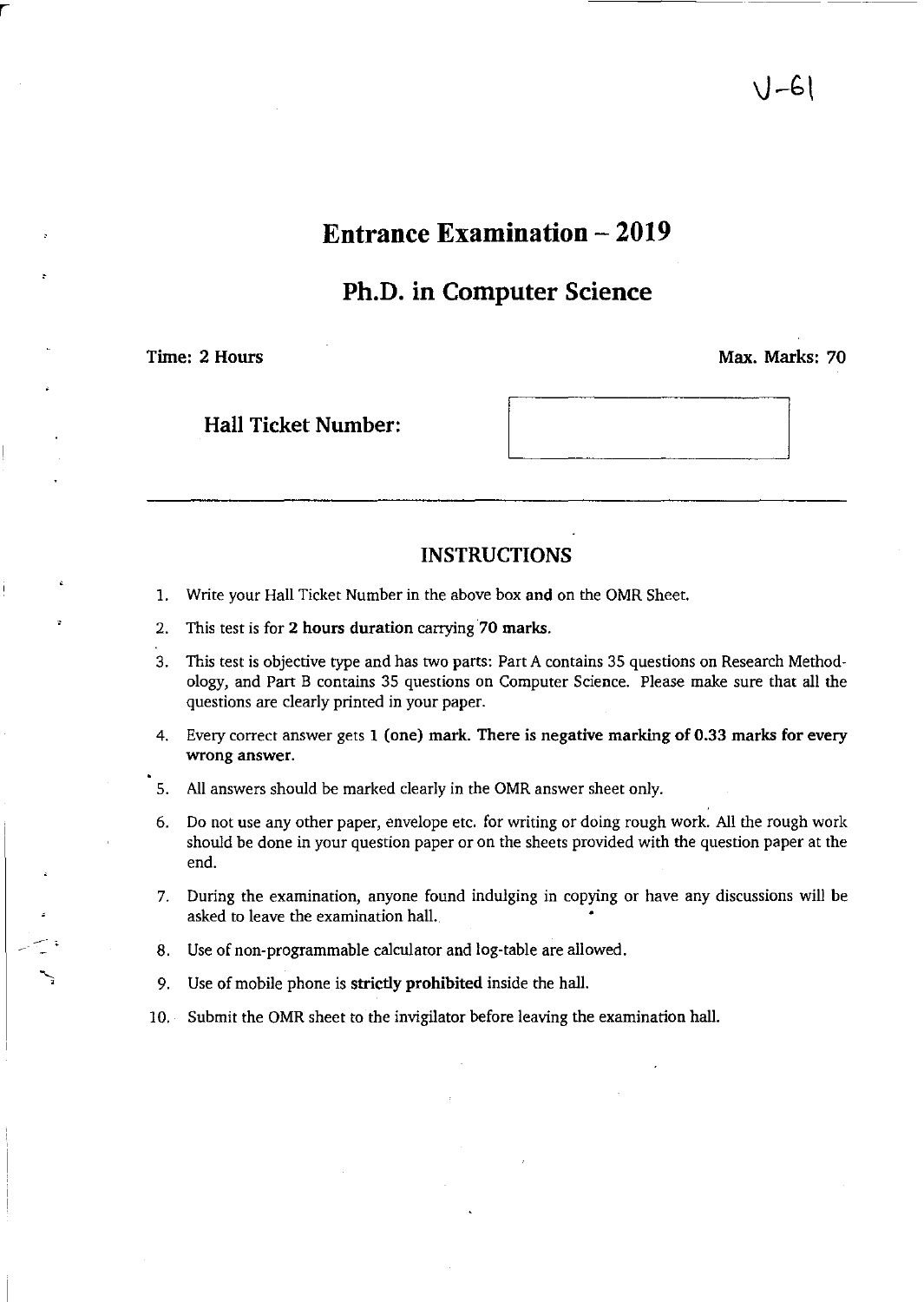$V - 6$ 

 $\mathcal{Q},\mathcal{V}_0$ 

 $\frac{1}{2}$  .

 $\hat{z}$ 

ł,

 $\mathcal{L}$  $\hat{\mathcal{G}}$ Q,  $\frac{2\pi}{\sqrt{3}}$ 

Ph.D in Computer Science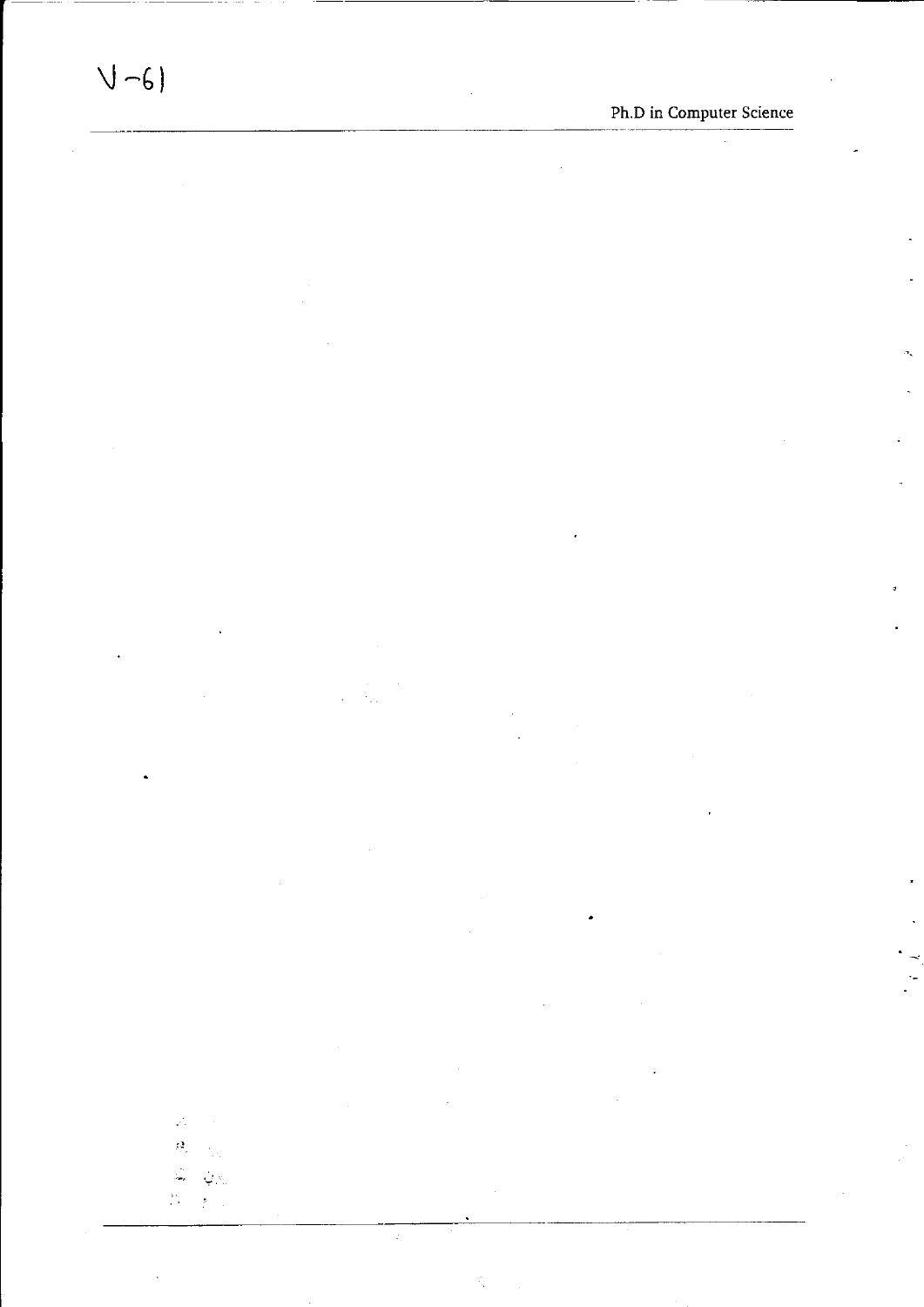## **Part A - Research Methodology**

- 1. Consider the polynomial  $p(x) = c_0 + c_1x + c_2x^2 + c_3x^3$ , where no coefficient is 0. The minimum number of multiplications required to evaluate  $p$  on an input  $x$  is
	- A. 6
	- B. 4
	- C. 3
	- D. 8

2. If  $S = \{x \mid 0 < x < 12\}$ ,  $M = \{x \mid 1 < x < 9\}$  and  $N = \{x \mid 0 < x < 5\}$ , find  $M' \cap N'$ .

- A.  $\{x | 9 \le x < 5\}$
- B.  $\{x | 9 < x < 12\}$
- C.  ${x \mid 0 < x < 12}$
- D.  ${x5 < x < 9}$
- 3. Let E, F and G be finite sets and let  $A = (E \cap F) (F \cap G)$  and  $B = (E (E \cap G)) (E F)$ . Which one of the following is true?
	- A.  $A \subset B$
	- **B.**  $B \subset A$
	- C.  $A=B$
	- D. None of the Above.

4. If the word FORGET is encoded as DPPHCU, then THINK is encoded as

- A. VGKMM
- B. RIlL!
- C. RIGO!
- D. RIGOR
- 5. Seven (distinct) road accidents occurred in a week. What is the probability that they all occurred on the same day?
	- A.  $7^{-6}$
	- **B.**  $7^{-2}$
	- $C. 2^{-7}$
	- D.  $7^{-7}$

6. What is the maximum number of different Boolean functions involving *n* Boolean variables?

- $n^{2^n}$ A.
- $2^{n}% \times2^{n}$ **B.**
- $2^{2^n}$ C.
- $\boldsymbol{n^2}$ D.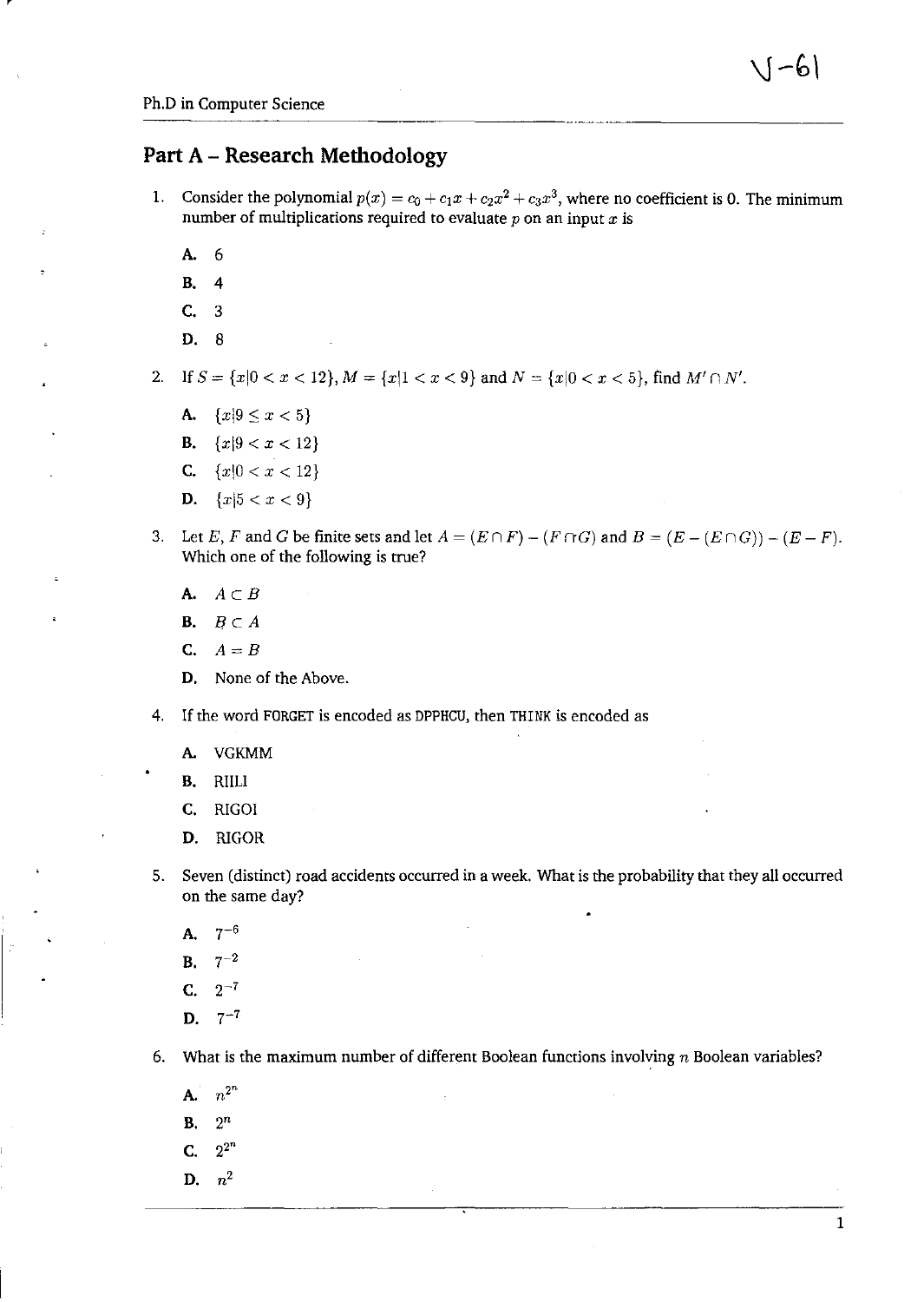$V - 61$ 

Given below is a chart of rainfall amounts in Quinquinox city on a distant planet Quinox revolving around an equally distant Star. It has its own months and years. Year is, of course, the time taken in their own units of measurement to revolve once around their Star.

#### Examine the chart carefully and answer Questions 7 - 9.



7. How many months are there in a year on Quinox?

- A. 10
- B. 20
- C. 28
- D. Not possible from the data given
- 8. If climate is classified into the following three categories,

QNd Seasonal rainfall with wet season being short

QNe Uniform rainfall throughout the year

QNm Seasonal rainfall with wet season being long

Which category describes the climate of Quinquinox?

- A. QNm
- B. QNe
- C. QNd
- D. Not possible from the data given
- 9. If the year on Quinox starts with Mon-Ol (which is also the first data point), which month in a year is the wettest?
	- A. 18
	- B. 12
	- C. 8
	- D. 5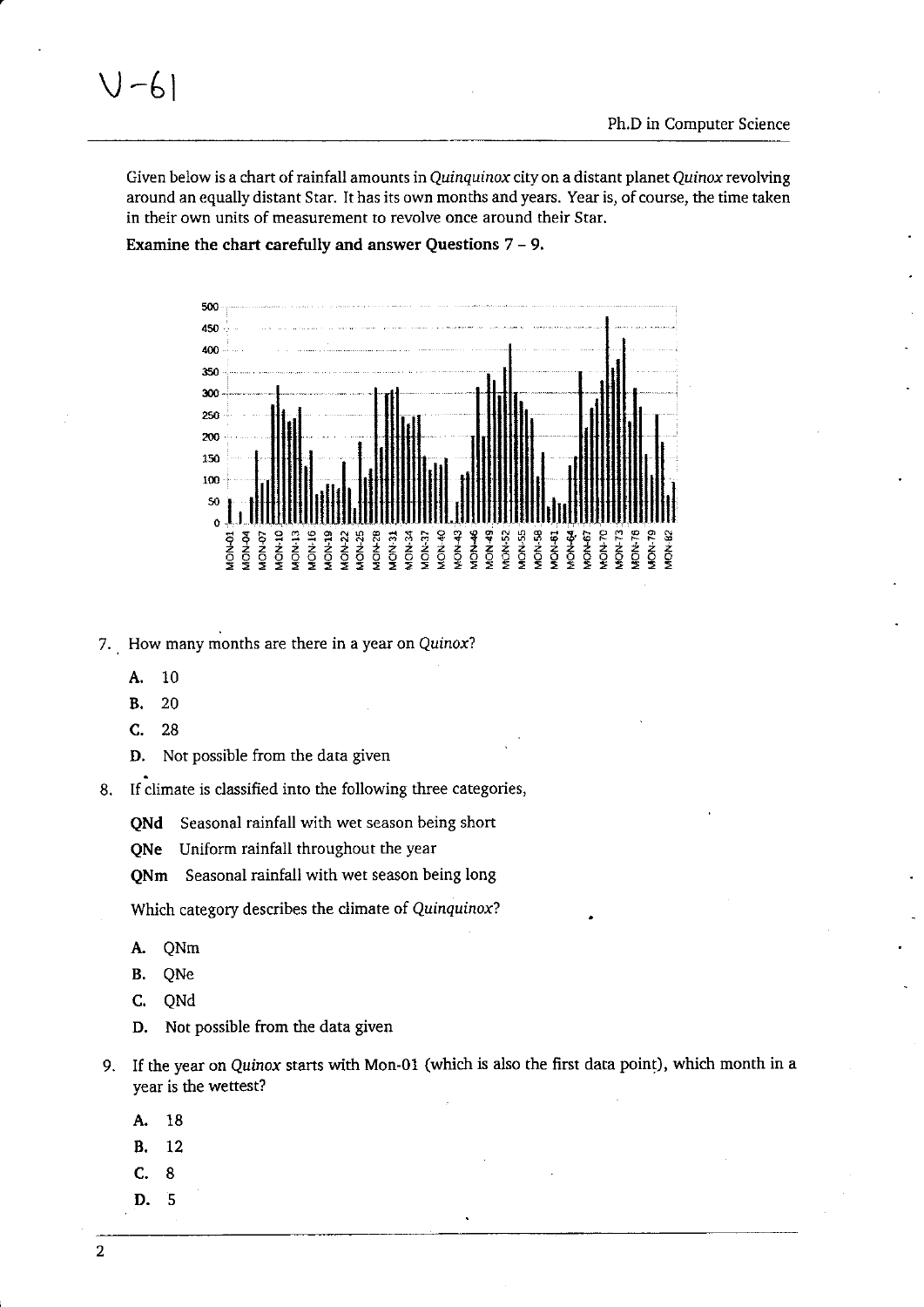r

- 10. Let *S* be a set of *n* elements. The number of ordered pairs in the largest and the smallest equivalence relations on S are
	- A.  $n^2$  and  $n$ **B.**  $n^2$  and 0 **C.**  $\frac{n(n+1)}{2}$  and *n* **D.**  $\frac{n(n+1)}{2}$  and 0
- 11. Here is a puzzle: find a number *x* such that *x* leaves a remainder of 9 when divided by 10, a remainder of 8 when divided by 9, a remainder of 7 when divided by 8, ... , a remainder of 2 when divided by 3 and a remainder of 1 when divided by 2.

How many such numbers are there?

- A. 0
- **B.** Exactly 1
- C. 2
- **D.** Infinite
- 12. Car A goes 200 Kms at an average speed of 40 Kmph in one direction and returns to the starting point covering the distance of 200 Kms at an average speed of 50 Kmph. Another Car B goes 200 Kms at an average speed of 45 Kmph and does the return journey of 200 Kms also at an average speed of 45 Kmph. Which statement is TRUE about the two cars A and B?
	- A. Car A takes less time than Car B
	- **B.** Car B takes less time than Car A
	- C. Both Cars A and B take the same time
	- **D.** Cannot be determined from the data given
- 13.

Which of the following is correctly represented by the Venn diagram above?

- A. Elephants, Wolves, Animals
- **B.** Dogs, Cats, Pets
- C. Pigeons, Dogs, Birds
- **D.** Tables, Chairs, Furniture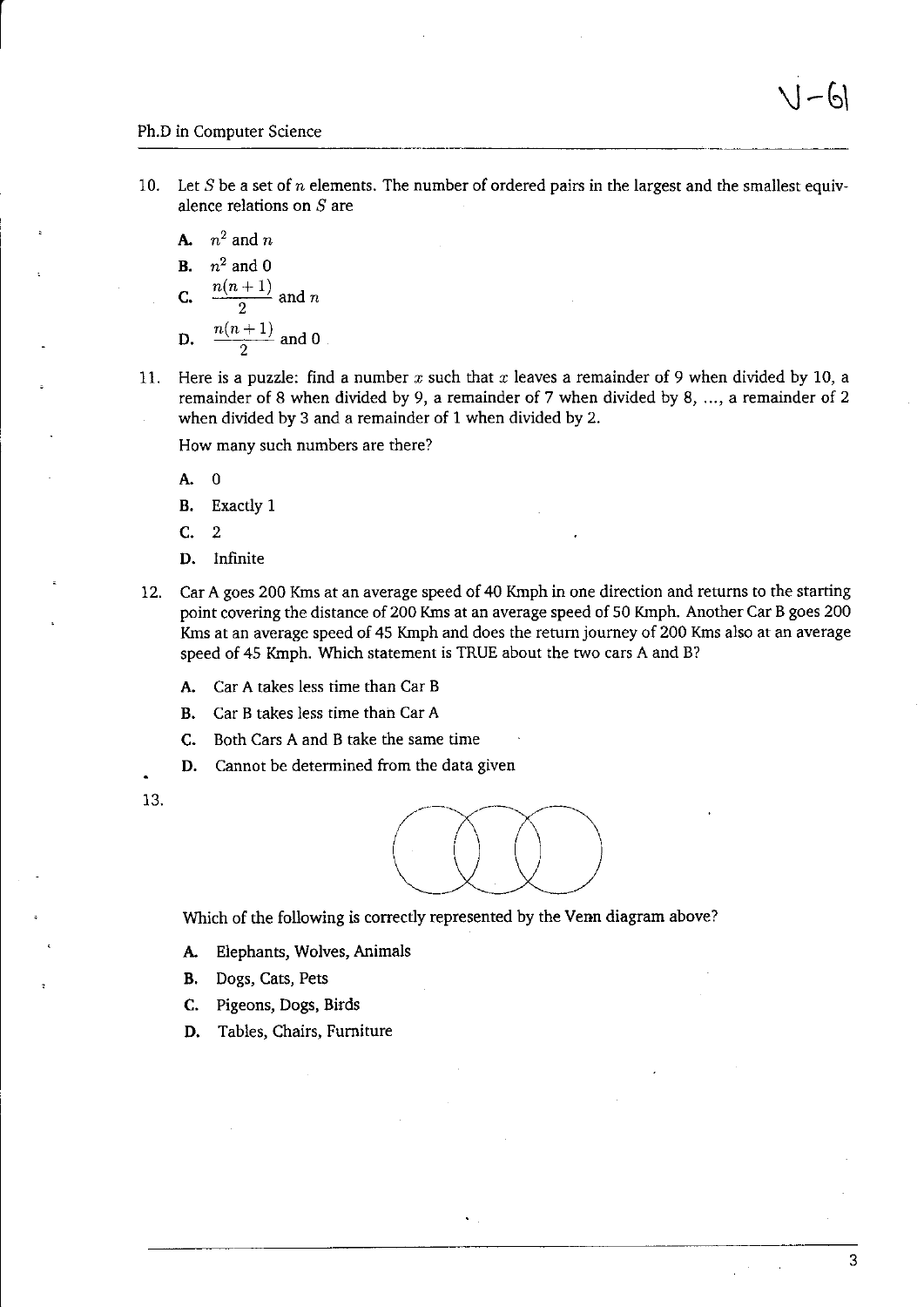r

#### Questions 14 - 16 are based on the Venn diagram below.

S represents all integers between 1 and 30, P represents prime numbers between 1 and 30, M represents multiples of 3 between 1 and 30, and F represents all factors of 30.



14. If  $G = P \cap M \cap F$ , then

- A.  $G = \{3\}$
- **B.**  $G = \{3, 5\}$
- **C.**  $G = \{1\}$
- D.  $G = \{1,3,5\}$
- 15. What are the numbers in *F* but not in *P* or *M?* 
	- A. 1, 10
	- B. Only 1
	- C. Only 10
	- D. 1,3,10
- 16. What is the cardinality of  $P \cap F$ ?
	- A. 1
	- B. 2
	- C. 3
	- D. 4

#### Read the paragraphs below and answer Questions 17 - 19.

When looking back on any kind of movement or revolution, one always likes to point to a beginning: "It began right there  $-$  it all started with so-and-so's famous speech..." If structured programming can be thought of as a revolution, then surely Dijkstra's land-mark paper, "Programming Considered as a Human Activity," published in 1965, marks its beginning. Virtually the entire gospel of structured programming is contained in a few short pages: the arguments against goto statements, the notion of top-down design, the emphasis on program correctness and quality (or "elegance," as Dijkstra prefers to call it), and the strong argument against programs that modify themselves.

In addition to these fundamental concepts, there are some rather classic phrases that first appeared in this paper, and that have popped-up in dozens of subsequent articles and books. For example, when discussing the "divide and conquer" approach characterizing top-down design, Dijkstra admits, "I have only a very small head, and must live with it." What seems obvious to

4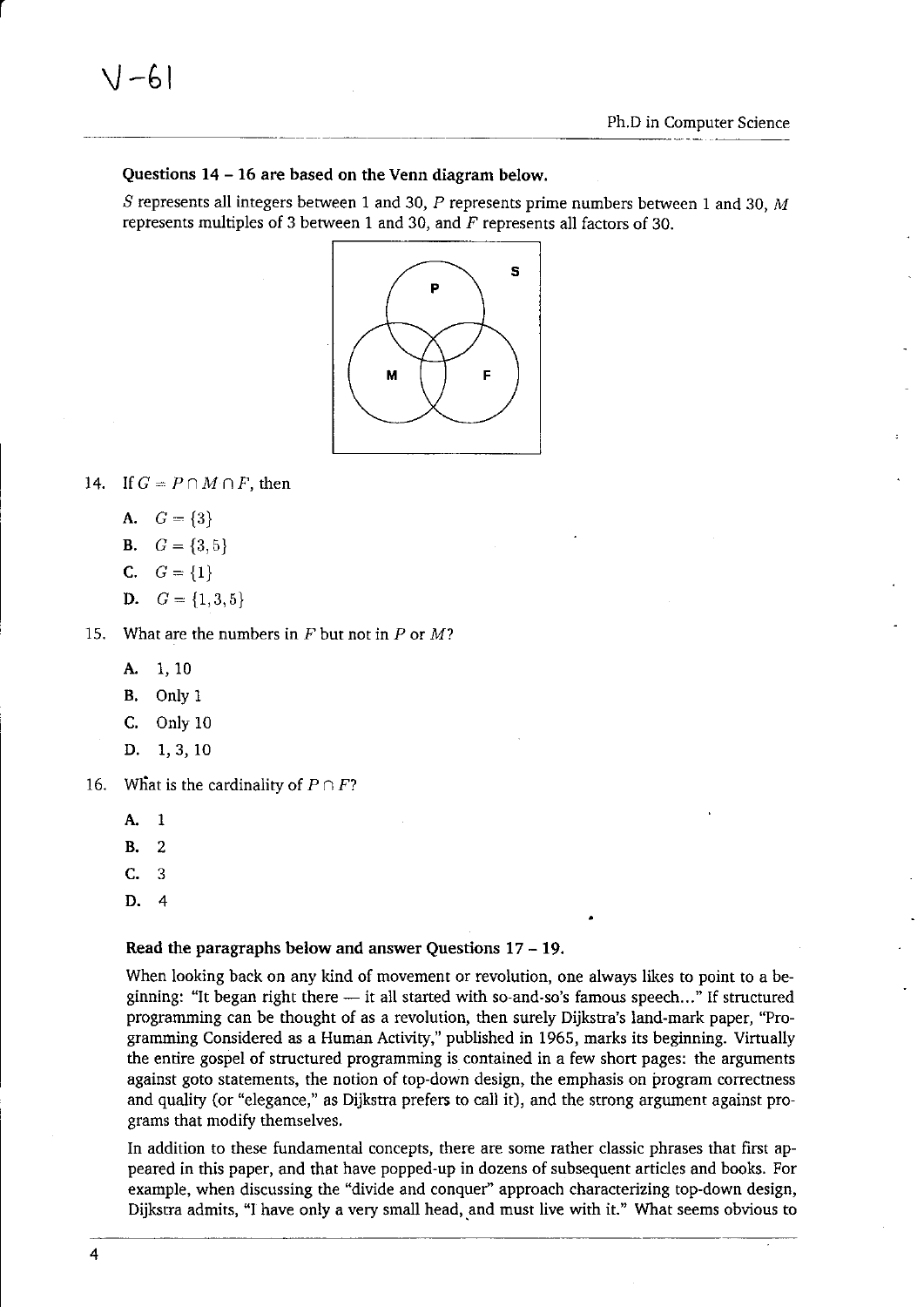#### Ph.D in Computer Science

us today was a rather novel idea in 1965: the idea that while computers were  $-$  and still are - getting faster and more powerful, human beings weren't.

This theme is repeated again and again, and is essentially the entire subject matter of Dijkstra's 1972 speech, "The Humble Programmer." ... Once you do read it, you can see why Dijkstra has the reputation he does. His writing is succinct and yet convincing. Reading Dijkstra, someone said, has been compared to eating marzipan  $-$  it's best to take very small bites, chew slowly, and digest the mouthful before moving on to the next bite.

- 17. What is said to have begun with Dijkstra's landmark paper, "Programming Considered as a Human Activity" in 1965?
	- A. Structured programming
	- B. Programs which modify themselves that eventually led to viruses
	- C. High salaries to programmers
	- D. Computer revolution
- 18. Which of the following is NOT a part of structured programming?
	- A. Elimination of goto statements
	- B, Top-down design
	- C. Self-modifying code
	- D, Emphasis on *elegance*
- 19. Reading Dijkstra should be like eating marzipan what does this mean?
	- A. His prose is very difficult to read like marzipan which should be eaten slowly to appreciate its taste
	- B. His prose is so good that it should be read slowly to enjoy and understand it just like marzipan which should be eaten slowly to really enjoy its taste
	- C. His prose is difficult and we cannot read it quickly just like eating marzipan whose taste is so nasty that we can only eat small pieces
	- D. His prose is so good that it should be read all at once like swallowing something tasty
- 20. Two cards are drawn together from a pack of 52 cards (a set of traditional playing cards) at random. What is the probability that one is a spade and one is a heart?
	- A. 13/102
	- B. 3/20
	- C. 47/100
	- D. 29/342
- 21. The ratio of the number of boys and girls in a class is 4:3. If 10% of the boys and 20% of the girls are scholarship holders, what is the percentage of students who do not get scholarship?
	- A. 76
	- **B.** 75 $\frac{5}{7}$
	- **C.** 85 $\frac{5}{7}$
	- D. 86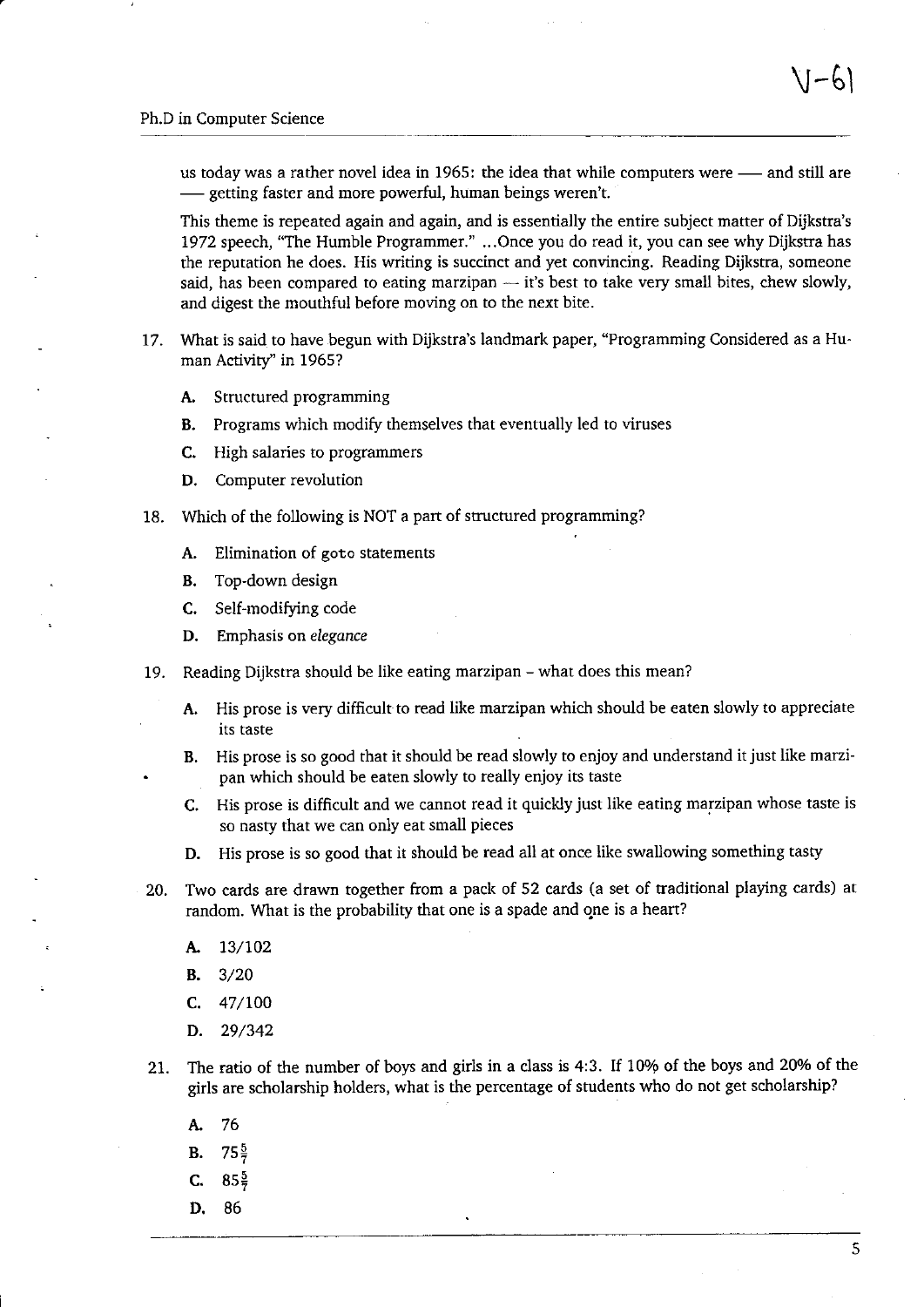#### 22. How many squares are there in the following figure?



- A. 14
- B. 15
- C. 17
- D. 18
- 23. Two candidates were contesting for the post of the chairperson of a committee, *3/4th* of the members voted for A and *3/5th* for B, 30 members voted in favour of both the candidates and 9 members did not cast their vote. Find the total number of members who cast their votes.
	- A. 60
	- B. 80
	- C. 57
	- D. 51

### Answer Questions 24 - 26 based on the following information.

A, 'B, C, D, E and Fare 6 relatives. Their relationships are:

- (a) B is the son of C, but C is not the mother of B
- (b) D is the daughter of A
- (c) F is the brother of B
- (d) A and C are a married couple
- (e) E is the brother of C
- 24. Who is the mother of B?
	- A. F
	- B. E
	- C. D
	- D. A
- 25. How many children does A have?
	- A. 1
	- B. 2
	- C. 3
	- D. 4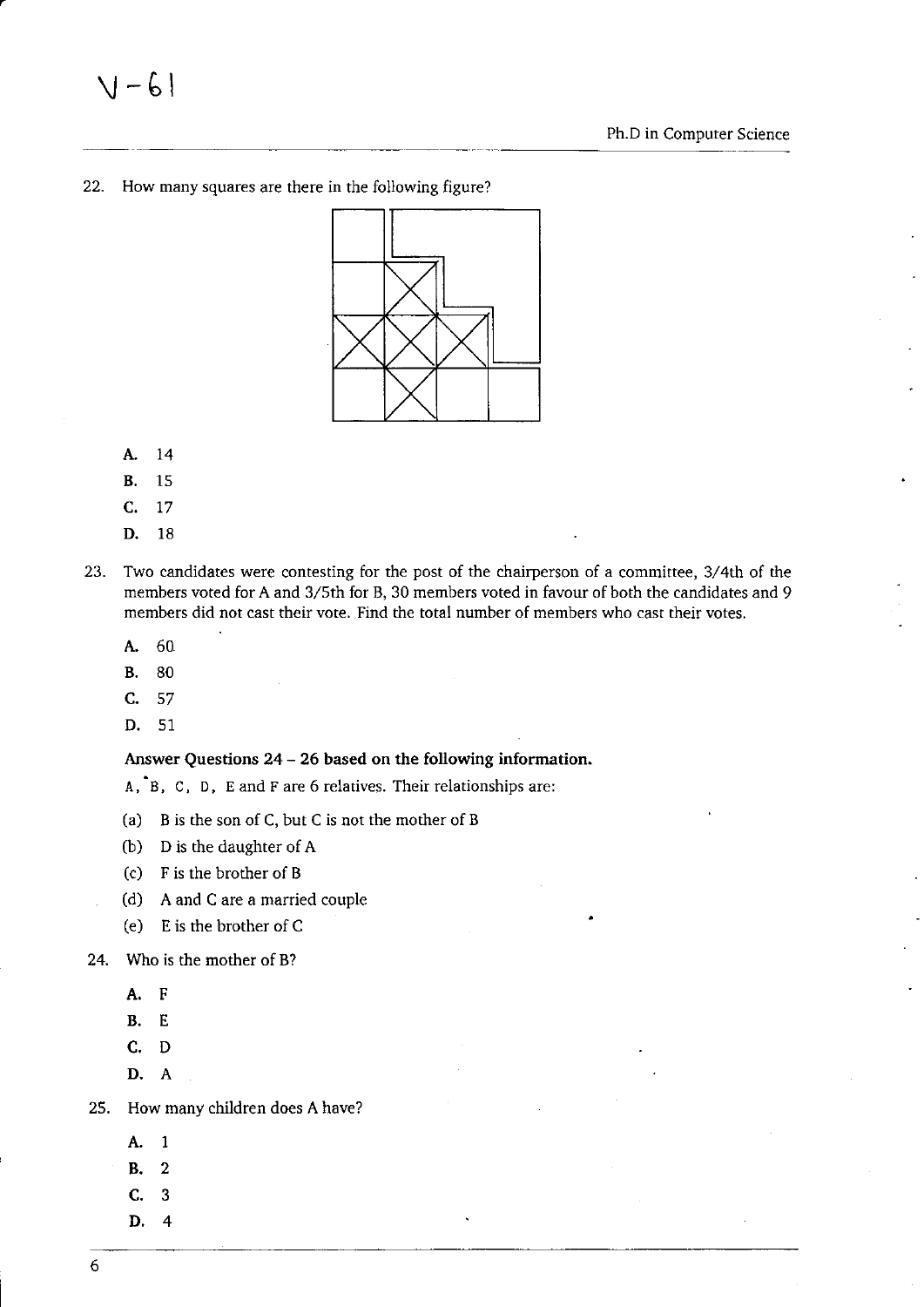,

- 26. Which of the following statements is/are TRUE?
	- A. E is D's uncle
	- B. E is D's daughter
	- C. F is E's son
	- D. D and F are sisters
- 27. Words are sorted according to the following two rules applied in order: (a) nouns come before verbs, verbs come before adjectives, adjectives come before adverb; (b) a letter with less number of straight line segments comes before one with more straight lines, e.g., V (2 stright lines) comes before E (4 straight lines).

Given the words, ACADEMY, NEST, SUPERB. SUNDAY, NOTING, the correct ascending order is

- A. NEST, SUNDAY, SUPERB, ACADEMY, NOTING
- B. SUNDAY, ACADEMY, NEST, NOTING, SUPERB
- C. SUNDAY, SUPERB, ACADEMY, NEST, NOTING
- D. ACADEMY, NEST, NOTING, SUNDAY, SUPERB
- 28. A shelf has between 75 and 100 books. 1/6th of them are novels and 12.5% of them are biographies\_ .Find the number of books.
	- A. 76
	- B. 88
	- C. 96
	- D. None of the Above
- 29. A box contains 4 black 3 red and 5 green balls, 2 balls are drawn from the box at random. What is the probability that both the balls are of the same color?
	- A. 1/6
	- B. 19/66
	- C. 47/66
	- D. 2/11
- 30. What is the first letter of a meaningful English word formed from the 1st, 4th, 7th and 11th letters of "SUPERFLUOUS"?
	- A. E
	- B. L
	- C. R
	- D. S
- 31. The following figure shows a ring containing 105 teeth inside which is a wheel with 80 teeth. The black dots – one on the wheel and one on the ring are initially aligned as shown. The wheel

7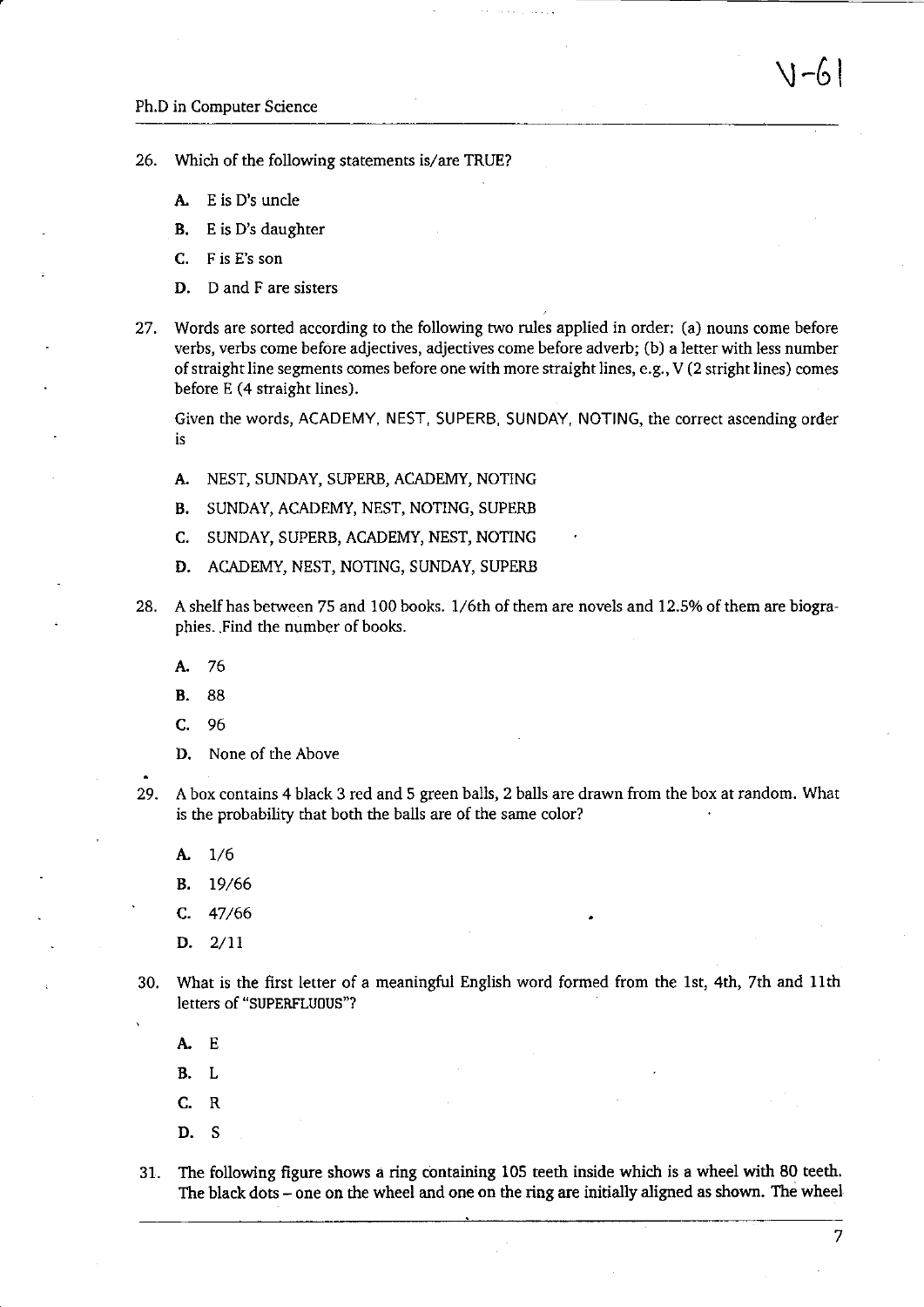is now rotated anti-clockwise along the ring with no slippage. Mter how many revolutions of the wheel will it return to the initial alignment?



A. 5

 $\left| -6 \right|$ 

- B. 15
- C. 21
- D. 26

32. What is the cardinality of the power set of  $\{a, b, \{a, b\}\}$ ?

r ----.--------------------------------------

- A. 8
- B. 16
- C. 9
- D. 15

33. In Research Methodology, what does the word *Ontology* refer to?

- A- Concepts and categories, their properties and relationships
- B. Research papers and journals, their citation indices and impact factors
- C. Cancers, diseases their treatments and hospitals
- D. A word indexing method
- 34. Which of the following is given as a classic example of *proof by contradiction*?
	- A. If *a, b, c* are positive integers, then  $a^n + b^n \neq c^n$  for any  $n > 2$
	- B. The number of primes is infinite
	- **C.** The sum of first *n* integers is  $\frac{n(n+1)}{2}$
	- D. If  $a, b, c$  are the sides of a right-angled triangle and c is its hypotenuse, then  $a^2 + b^2 = c^2$
- 35. Some possible reasons for *Literature Review* in research are given below. Read them and answer the question given below.
	- 1. Show the state·of-the-art so that the significance of the solution proposed is clear to the reader.
	- II. Give. g. correct context to the scope of the work proposed in the thesis.
	- III. Demonstrate the scholarliness of the thesis writer.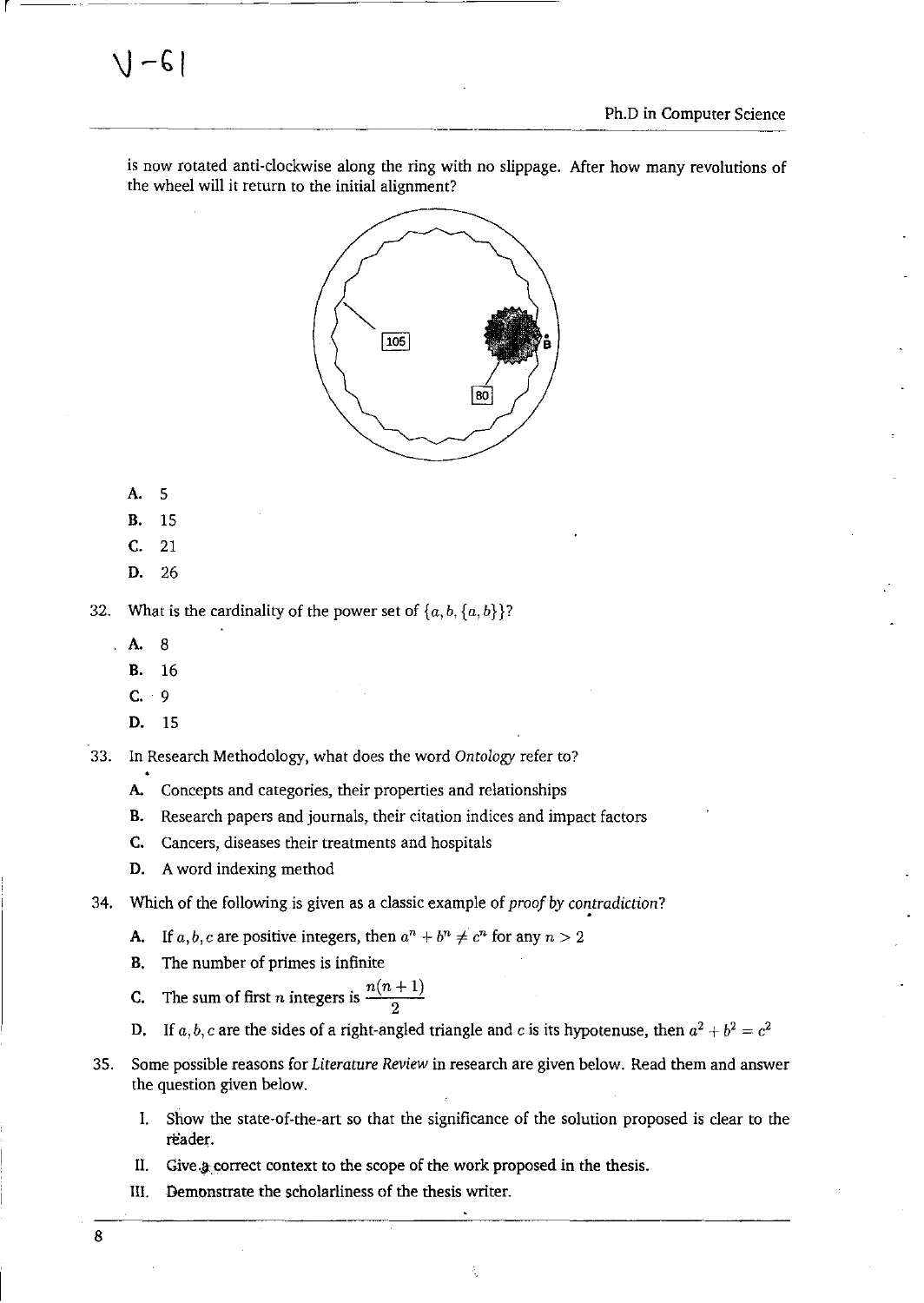IV. FiJI the minimum page requirement for a thesis.

Which of the above statements are VALID reasons?

A. I and II

B. I and III

C. II and III

D. None of the Above

### TURN THE PAGE FOR PART **B**  $\longrightarrow$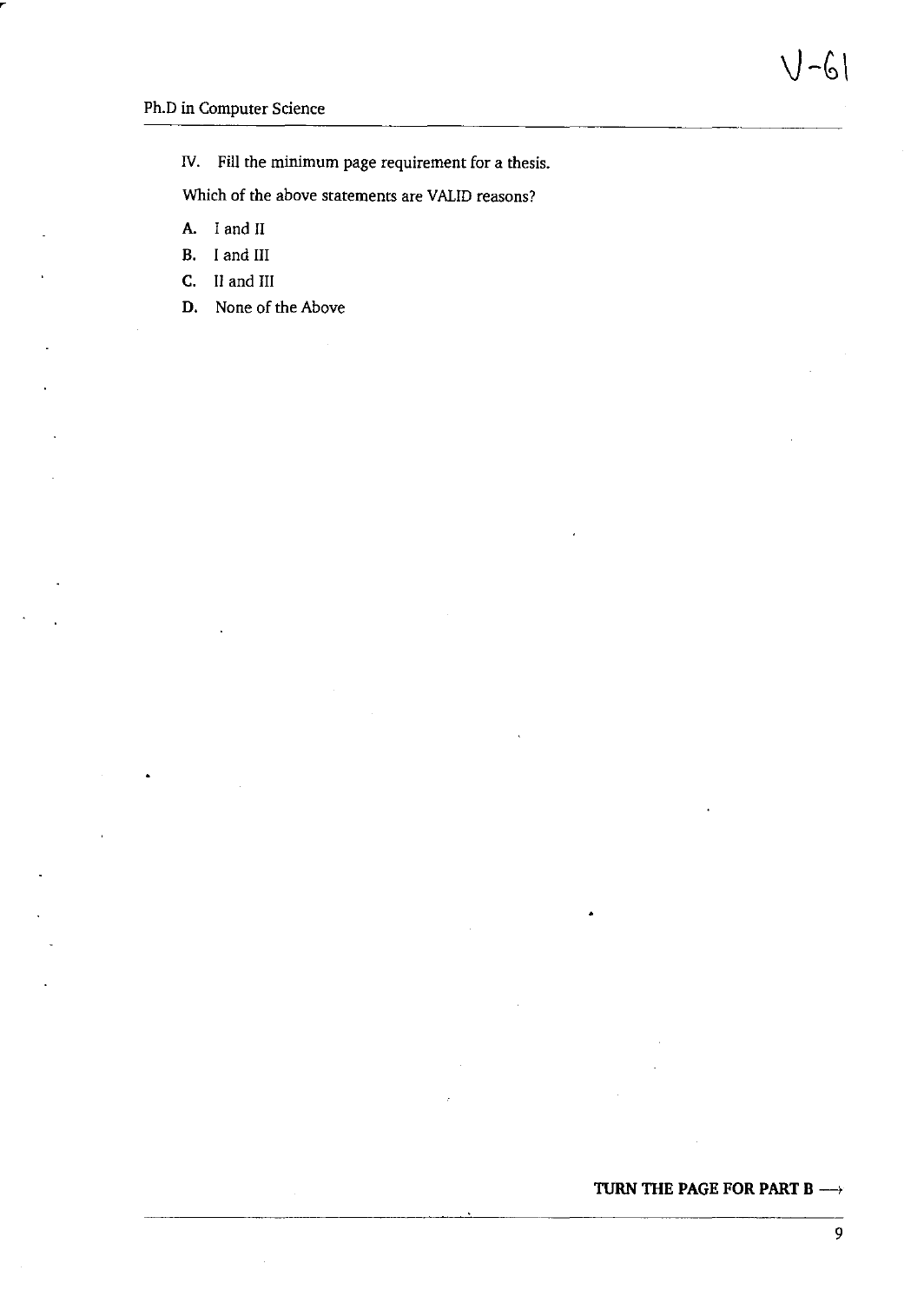r

## **Part - B: Computer Science**

36. What is the language of the Non-deterministic Finite Automaton(NFA) on  $\Sigma = \{a, b\}$  given below?



- **A. a\*b\***
- B. *a· b'*
- **C.**  $a + b^*$
- D. *(ab)'*
- 37. The language of the following CFG on  $\Sigma = \{a, b\}$  given by

$$
S \to aSb \mid SS \mid \epsilon
$$

with  $n_a(w)$  denoting the number of a's present in w is

- A.  $\{a^nb^n : n \geq 0\}$
- B.  $\{w: n_a(w) = n_b(w) \text{ and } n_a(v) \geq n_b(v) \text{ where } v \text{ is any prefix of } w\}$
- **C.**  $\{w: n_a(w) \neq n_b(w)\}\$

$$
D. \quad \{w: n_a(w)=n_b(w)\}
$$

- 38. Consider the ultimate software verification problem: A software that can verify any program submitted as input to check if it is correct or not. This problem is
	- A. Undecidable
	- B. Decidable
	- C. Context Free
	- D. NP-Hard
- 39. Which of the following statements is FALSE?
	- A. For every Non-deterministic PDA there exists an equivalent DPDA
	- B. For every Non-deterministic TM there exists an equivalent deterministic TM
	- C. For every regular expression there exists an equivalent NFA
	- D. For every NFA there exists an equivalent DFA
- 40. A random-access read/write semiconductor memory chip is organized into 128 words of 8 bits each. A larger memory of 4K words of 16 bits each  $(K = 1024)$  may be obtained by connecting
	- A. 32chips in a 16 x 2 array
	- **B.** 32' chips in a 32 x 1 array
	- C. 64, chips in a  $32 \times 2$  array
	- D. 64 chips in a 8x8 array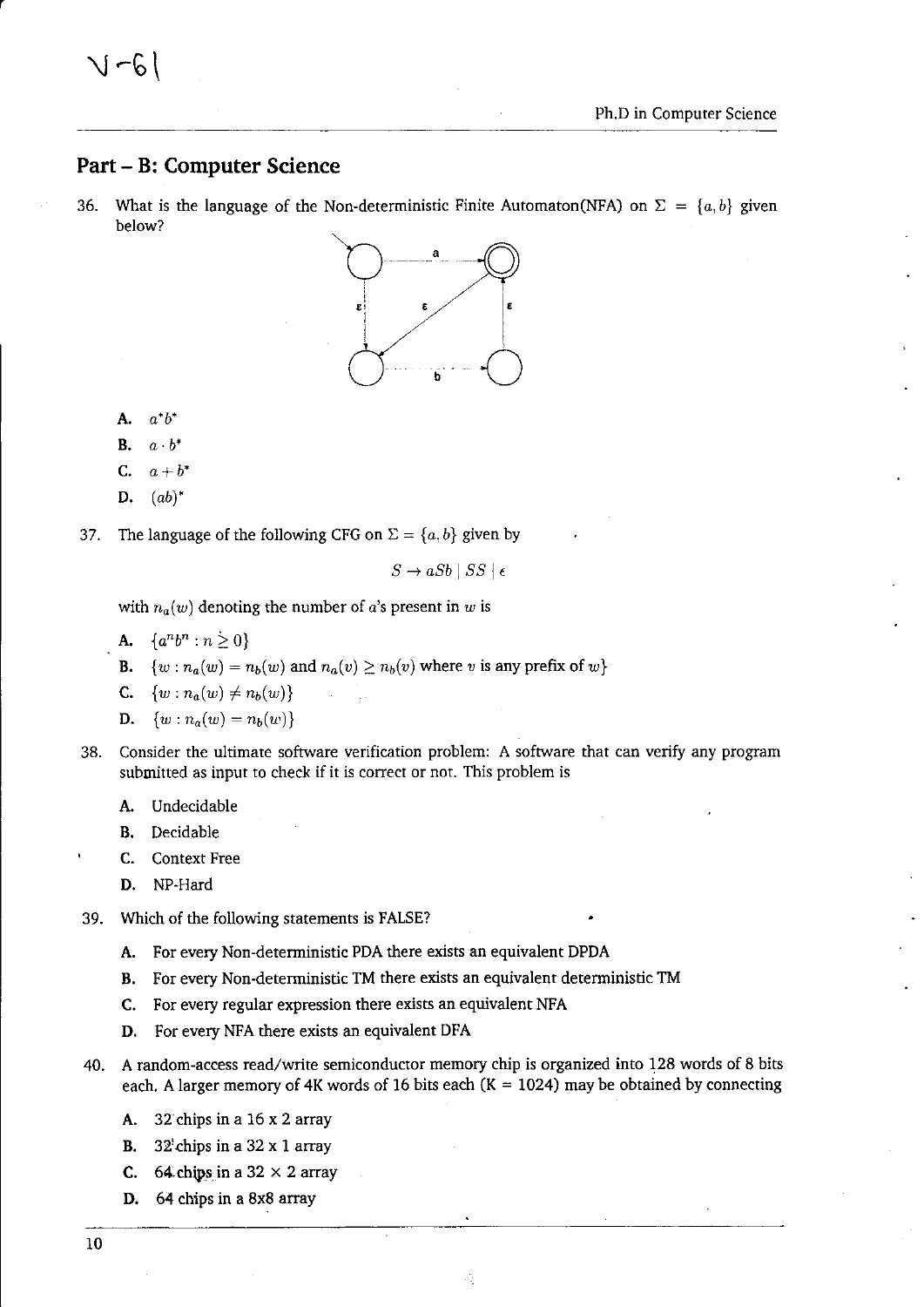- 41. A certain computer represents floating point numbers by means of a signed magnitude fractional mantissa and an excess-16 base 4 exponent. The floating point format number is 110010111000. What is its decimal value?
	- A- -3.5
	- B. -14
	- $C. -7/8$
	- D. -2
- 42. Which of the following is true of interrupts?
	- A. They are generated when memory cycles are "stolen".
	- B. They are used in place of data channels.
	- C. They can indicate completion of an I/O operation.
	- D. They cannot be generated by arithmetic operations.
- 43. The following assembly language program fragment was written for a single-address computer with one accumulator register. What is stored in z?

LOAD b MULT c STORE t1 ADD a STORE t2 MULT t2 ADD tl STORE z

- A.  $(a+bc)^2 + bc$
- **B.**  $-t1(bc a) t2$
- **C.**  $2bc + a^2$
- **D.**  $(a+bc)+bc$
- 44. The logic circuit given below is used to compare two unsigned 2-bit numbers,  $X_1X_0 = X$  and  $Y_1 Y_0 = Y$ , where  $X_0$  and  $Y_0$  are the least significant bits. (A small circle on any line in a logic diagram indicates logical NOT). Which of the following always makes the output  $Z$  have the value I?



- A.  $X > Y$ B.  $X < Y$
- C.  $X=Y$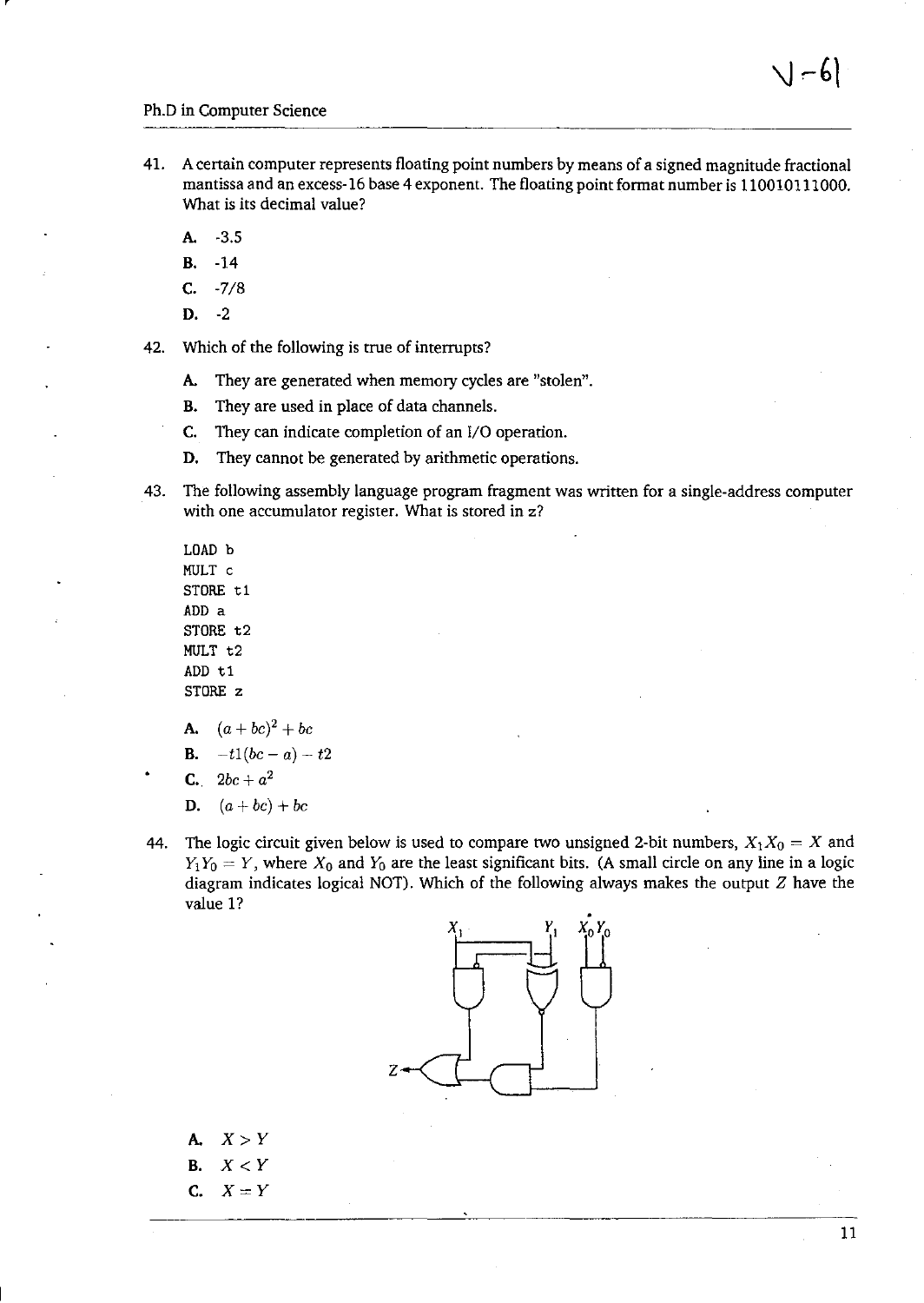### D.  $X>Y$

\| ~G I

45. The constraint that specifies the number of entities to which another entity can be associated via a relationship set in E-R model is referred as

- A. Mapping cardinality
- B. Entity integrity
- C. Domain integrity
- D. Assertion
- 46. An attribute "Address" is divided into Street, City, state, Zip and Country. The attribute "Address" is referred as
	- A. Single valued attribute
	- B. Multivalued attribute
	- C. Composite attribute
	- D. Derived attribute
- 47. The relationship associating the weak entity set with the identifying set is called
	- A. Partial entity set
	- B. Identifying relationship
	- C. Aggregation
	- D. IS-A relationship
- 48. If E1 and E2 are relational algebra expressions then which of the following is NOT a relational algebra expression
	- A.  $E1 \cup E2$
	- **B.**  $E1 \times E2$
	- C.  $E1-E2$
	- D.  $E1/E2$
- 49. The set of statements that are executed automatically as a side effect of a modification to the database is a
	- A. Function
	- **B.** Procedure
	- C. Package
	- D. Trigger
- 50. A digital signaling system is required to operate at 9600 bps. If a signal element encodes a 4-bit word, what is the minimum required bandwidth of the channel?
	- A. 1200Hz
	- B. 4800Hz
	- C. 19200Hz
	- D. 1900Hz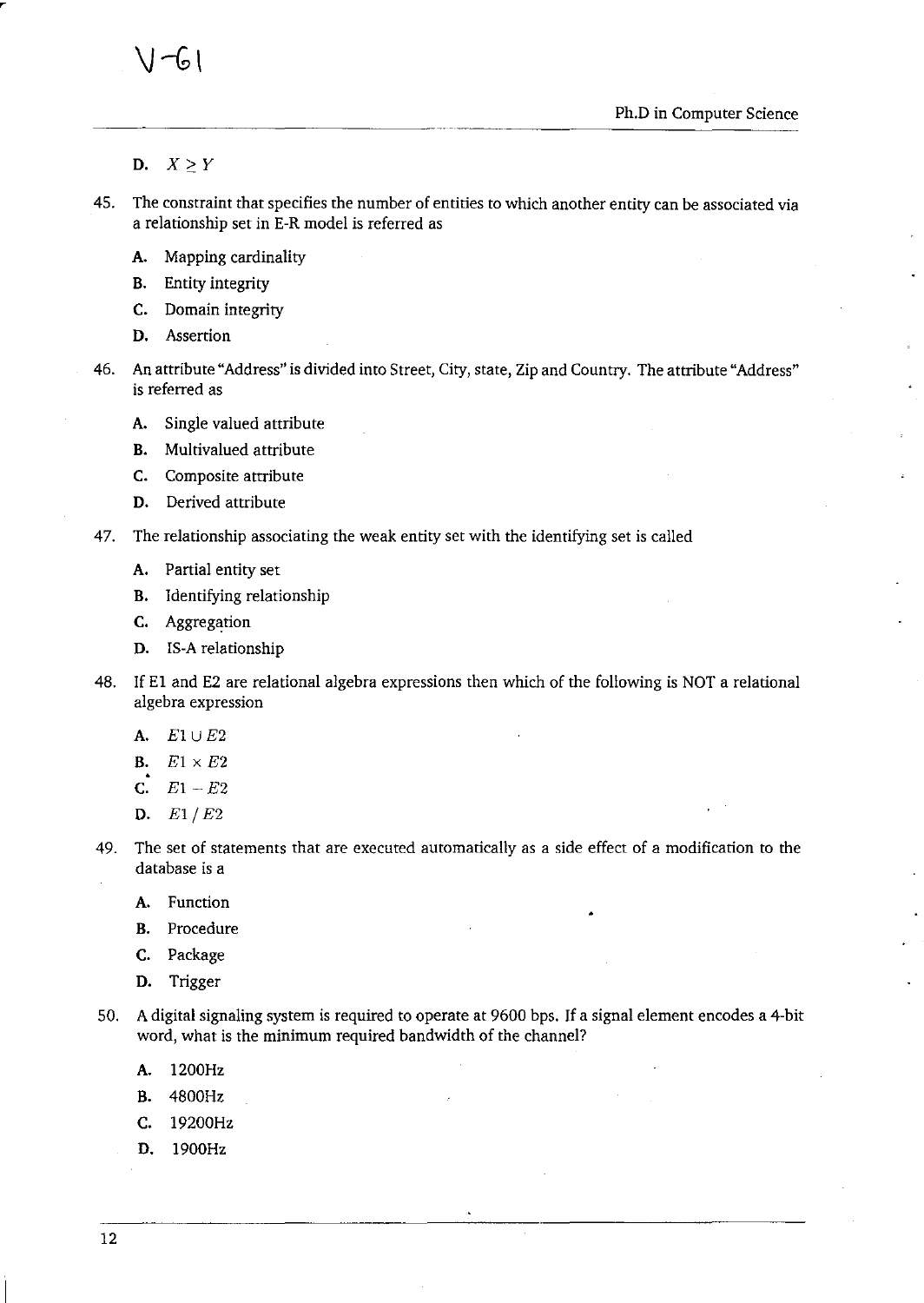51. Host 130.37.56.201 is on a Class Network.

- A. A
- B. B
- C. C
- D. D
- 52. A TCP segment consisting of 1500 bits of data and 160 bits of header is sent to the IP layer, which appends another 160 bits of header. This is then transmitted through two networks, each of which uses a 24-bit packet header. The destination network has a maximum packet size of 800 bits. How many bits, including headers, are delivered to the network layer protocol at the destination?
	- A. 1820
	- B. 1844
	- C. 1868
	- D. 1892
- 53. A slotted LAN has m stations. The probability for individual station to transmit is *t* in a time slot. What shall be the probability that in a given time slot ONLY one station transmits?
	- A.  $mt(1-t)^{m-1}$
	- **B.**  $(1-t)^{m-1}$
	- **C.**  $t(1-t)^{m-1}$
	- **D.**  $1 (1 t)^{m-1}$
- 54. Two systems 51 and 52 are configured with the following IP address:
	- 81: 203.197.2.53; netmask 255.255.128.0 82: 203. 197.75.201;netmask 255.255.192.0

Which one of the following statements is true?

- A. S1 assumes S2 is on same network, but S2 assumes S1 is on a different network
- B. 52 assumes 51 is on same network, but 51 assumes 52 is on a different network
- C. 51 and 52 both assume they are on the same network
- D. 51 and 52 both assume they are on different networks
- 55. Computer P sends 64 byte messages to Computer Q through a sliding window protocol. The delay between P and Q is 160 ms and the bandwidth is 256 kbps. What is the optimal size of the window for P to send messages?
	- A. 40
	- B. 80
	- C. 320
	- D. 640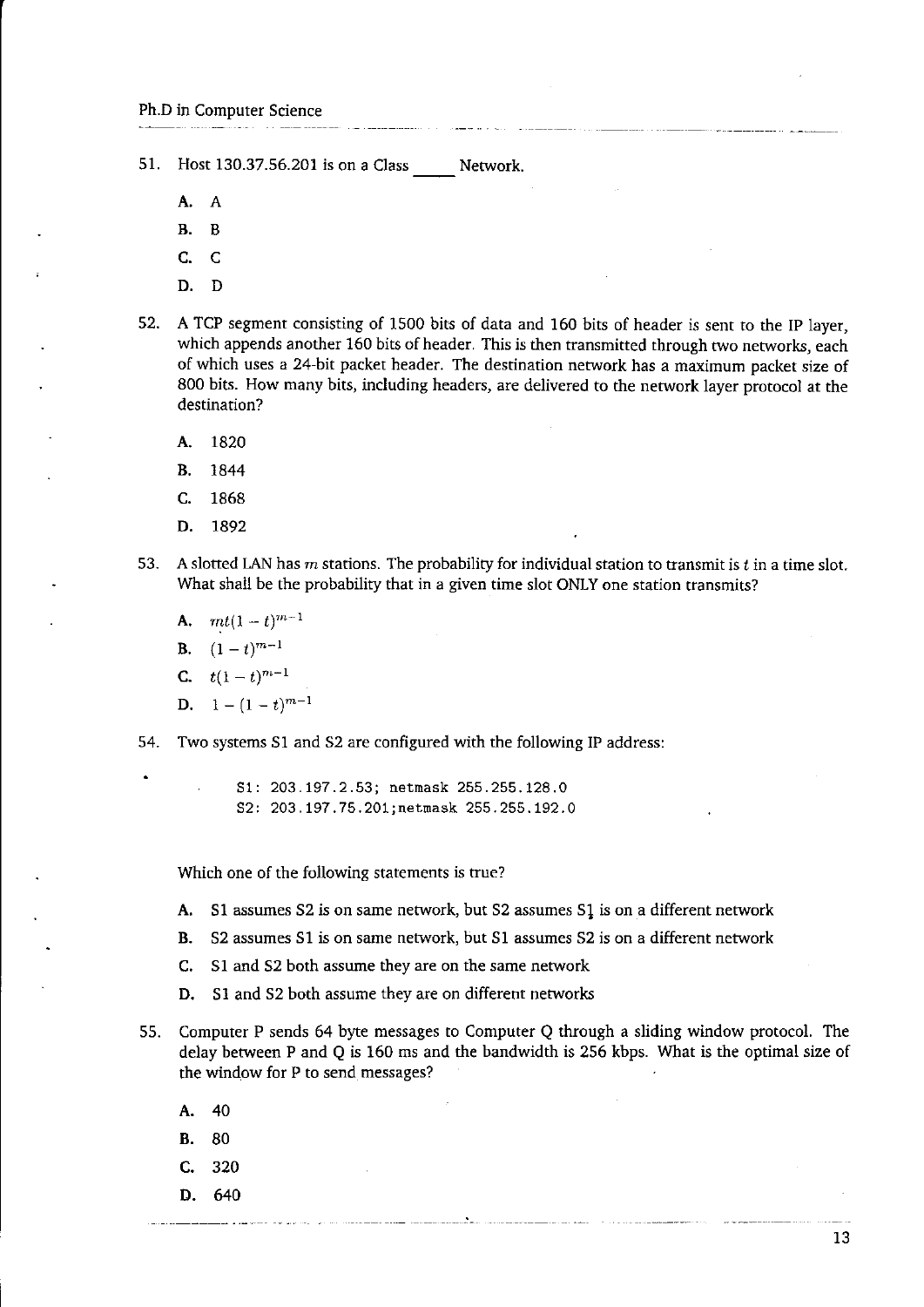56. In the following process state transition diagram for a uniprocessor system, assume that there are always some processes in the ready state. Now, consider the following statements.



- I. If a process makes a transition D, it would result in another process making transition A immediately
- II. A process P2 in blocked state can make transition E while another process PI is in running state
- III. The OS uses preemptive scheduling
- IV. The OS uses non-preemptive scheduling

Which of the above statements are TRUE?

- A. I and II
- B. I and III
- C. II and III
- D. II and IV
- 57. Consider a disk pack with 16 surfaces, 128 tracks per surface and 256 sectors per track. 512 bytes of data are stored in a bit serial manner in a sector. The capacity of the disk pack and the number of bits required to specify a particular sector in the disk are respectively:
	- A. 256 MB, 19b
	- **B.** 256 MB, 8b
	- C. 512 MB, 20b
	- D. 64 GB, 28b
- 58. Identify the correct order in which a server process must invoke the function calls accept, bind, listen and recv according to UNIX socket API.
	- A. **listen, accept,** bind, **recv**
	- B. **bind, listen, accept, recv**
	- C. bind, **accept, listen, recv**
	- D. **accept, listen, bind, recv**
- 59. Let  $f$  be a Boolean expression in 8 variables which has true value exactly for 4 combinations out of  $2^8$  possible combinations. Then f can be expressed as sum of minterms.
	- A. 10
	- B. 8
	- C. 6
	- D. 4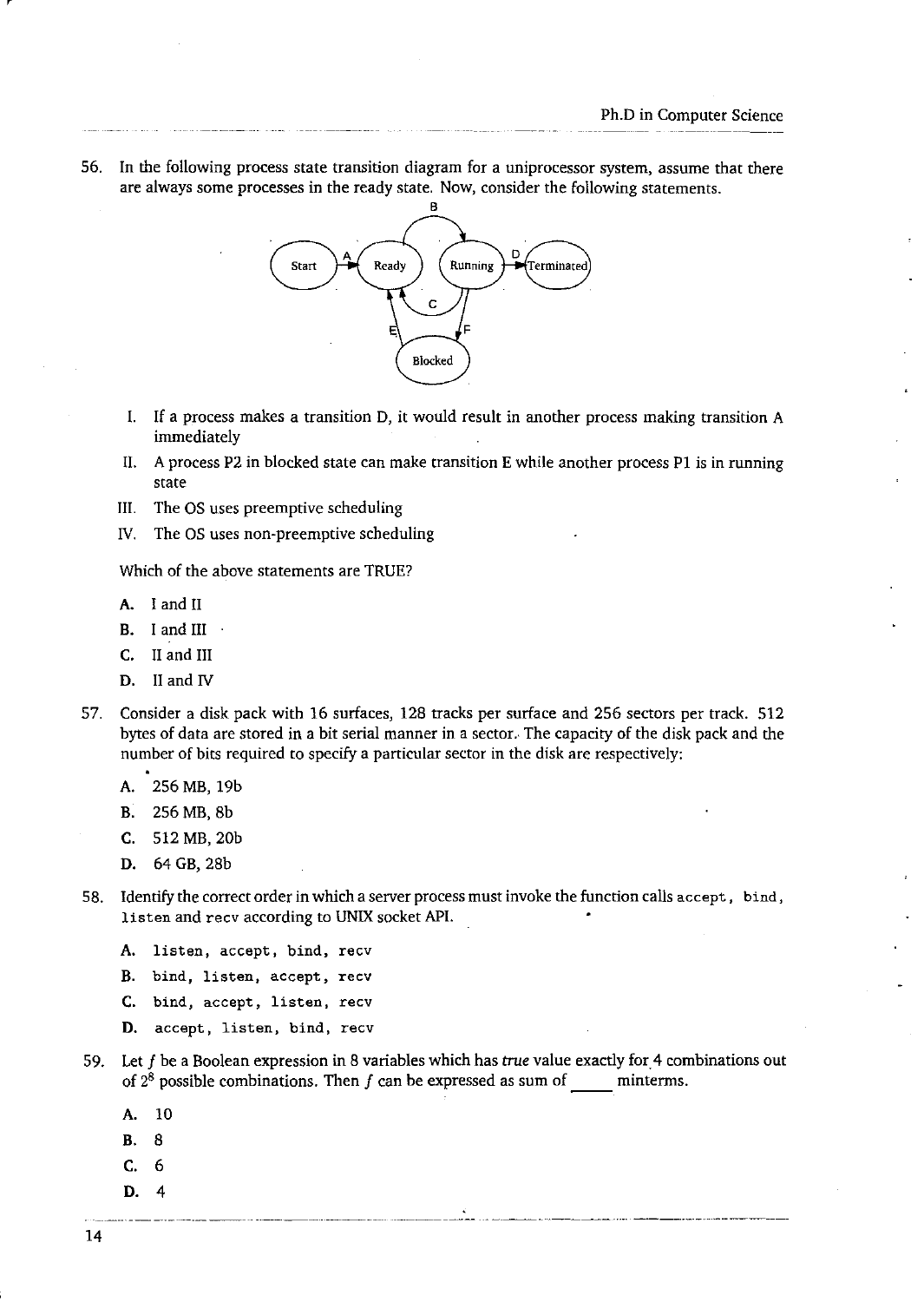- 60. One of the main limitations of Hierarchical databases is
	- A. Limited capacity
	- B. Overheads associated with maintaining indices
	- C. Limited flexibility in data access
	- D. Poor performance

61. Consider a Relational schema  $R(A, B, C, D)$  and functional dependencies  $A \rightarrow B$  and  $C \rightarrow D$ . Then the decomposition of R into  $R_1(A, B)$  and  $R_2(C, D)$  is

- A. dependency preserving and lossless join
- B. lossless join but not dependency preserving
- C. dependency preserving but not lossless join
- D. neither dependency·preserving nor lossless join
- 62. What is the highest normal form of a relation  $R(A, B, C, D, E)$  with FD set?

$$
\{B \to A, A \to C, BC \to D, AC \to BE\}
$$

- A. 2NF
- B. 3NF
- C. BCNF
- D. 4NF

63. Which of the following statements is TRUE about static variables in C?

- A. Their lifetime is exactly the same as the lifetime of the program
- B. Their lifetime is exactly the same as a register variable
- C. Their lifetime is exactly the same as that of the function in which they are declared, but they retain their value between calls
- D. None of the Above
- 64. An array of integers is declared in C language as

$$
\quad\text{int pat[32][10];}
$$

Which of the following array elements are in adjacent locations in memory?

- A. pat [31] [6], pat [0] [7]
- B. pat [28] [0], pat [28] [9]
- C. pat [15] [0], pat [16] [0]
- D. None of the Above.
- 65. A shop announces a grand 13th anniversary sale where every customer is allowed to take 1300 worth of goods from the items listed below (each weighs 5 Kg). A person wishes to take items totalling 15 Kg in weight because airlines allow only 15 Kg to be carried. Which type of algorithm gives the correct solution to the problem of picking up items satisfying both the weight and free gift amount constraints?

Item A: 100, Item B: 300, Item C: 600, Item D: 800, Item E: 750

- A. Greedy based on cost/weight ratio
- B. Divide-and-Conquer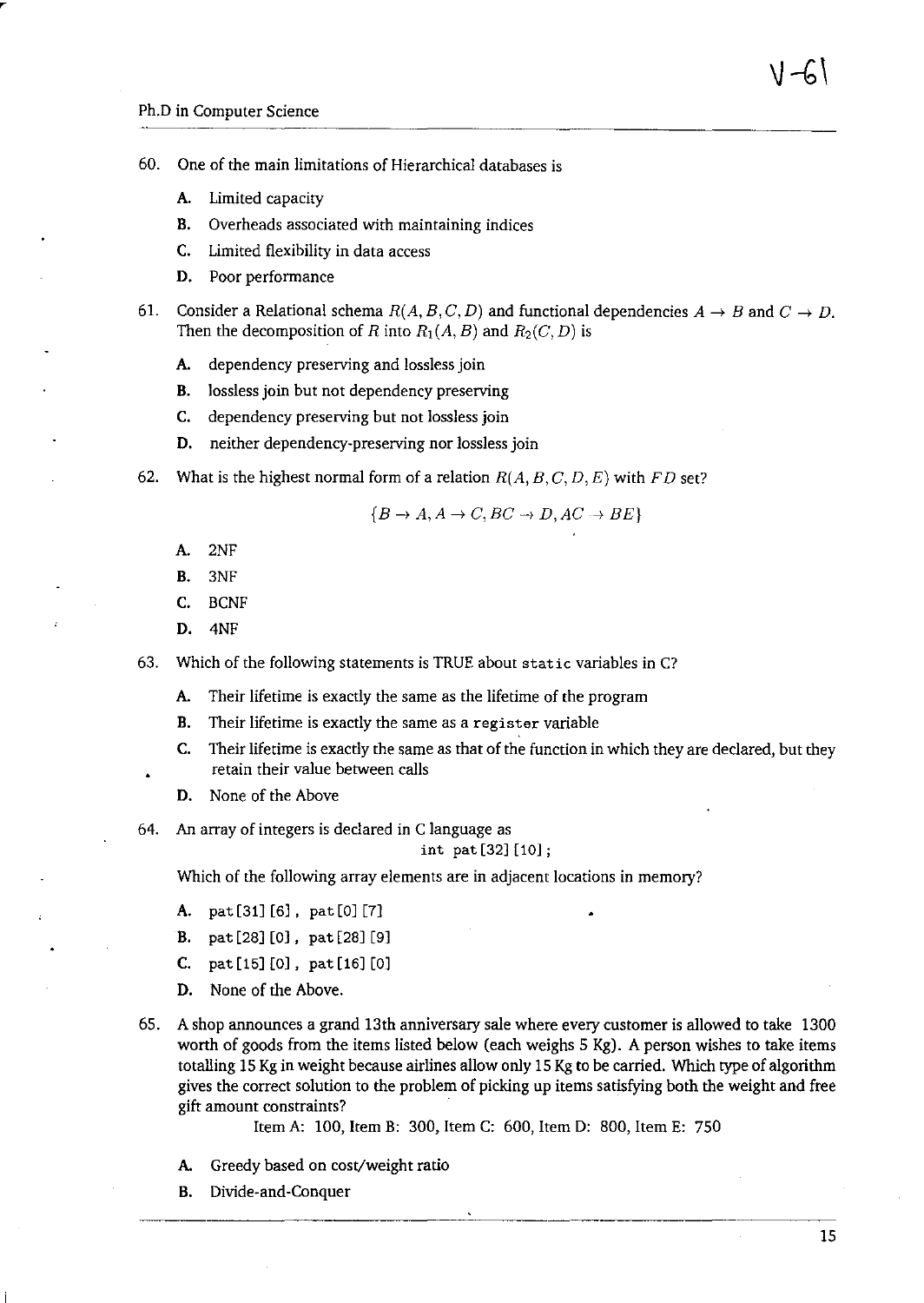- C. Dynamic Programming
- D. None of the Above

 $V - 61$ 

 $\begin{bmatrix} \phantom{-} \end{bmatrix}$ 

66. Consider the following statements:

- 1. SRAMs are made up of flip-flops each storing 1 bit
- II. SRAMs are slower than DRAMs because SRAMs need more transistors than DRAMs which use a transistor and a capacitor
- Ill. SRAMs are more expensive than DRAMs

Which of the above statements are TRUE?

- A- I and II only
- B. I and III only
- C. II and III only
- D. All
- 67. Processes PI and P2 use cri tical\_flag in the following routine to achieve mutual exclusion. Assume that critical\_flag is initialized to FALSE in the main program.

```
get_exclusive_access ( ) 
{ 
} 
    if (critical _flag == FALSE) { 
      critical_flag = TRUE ; 
       critical_region () ; 
       critical_flag = FALSE; 
    }
```
Consider the following statements.

- \. It is possible for both PI and P2 to enter critical region concurrently.
- II. It is possible for deadlock to occur.

Which of the following holds TRUE?

- A. I is FALSE but II is TRUE
- B. I is TRUE but II is FALSE
- C. Both I and II are FALSE
- D. Both I and II are TRUE
- 68. A Page Table is given below in a virtual memory system having a page size of 1024. Each virnal address is in the form  $[p, d]$  where p and d are the page number and the displacement in that page, respectively. A virtual address of  $[0, 514]$  maps to an actual address of
	- A. 514
	- B. 1024
	- C. 2562
	- D. 3586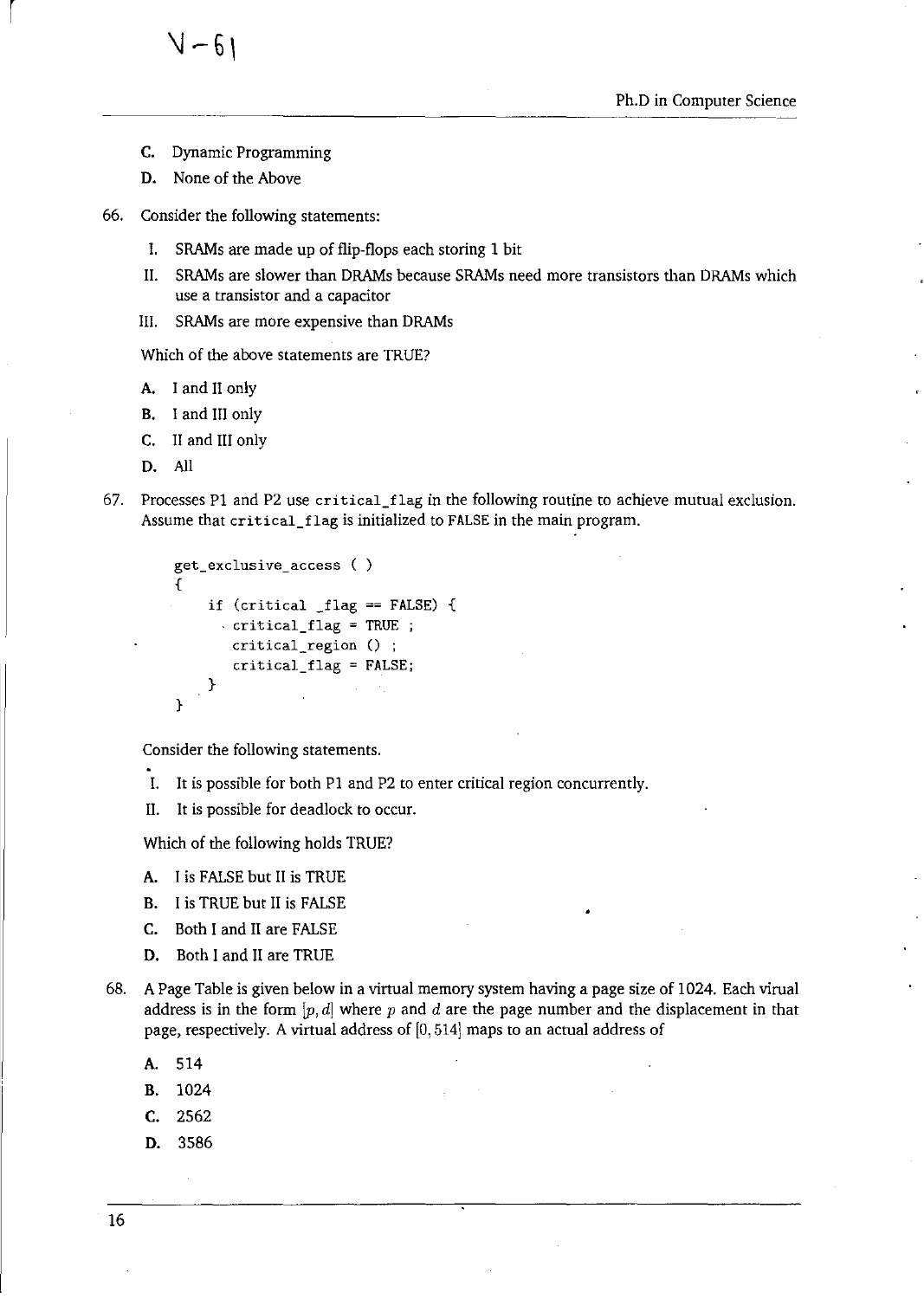÷

- 69. Nodes in a *Resource Allocation Graph* are
	- A. Processes
	- B. Resources
	- C. Processes and Resources
	- D. Outstanding resource requests

70. Which of the following page replacement algorithms DOES NOT suffer from Belady's Anomaly?

- A. First Come First Serve
- B. LRU
- C. Most Recently Used
- D. None of the Above

**THE** END